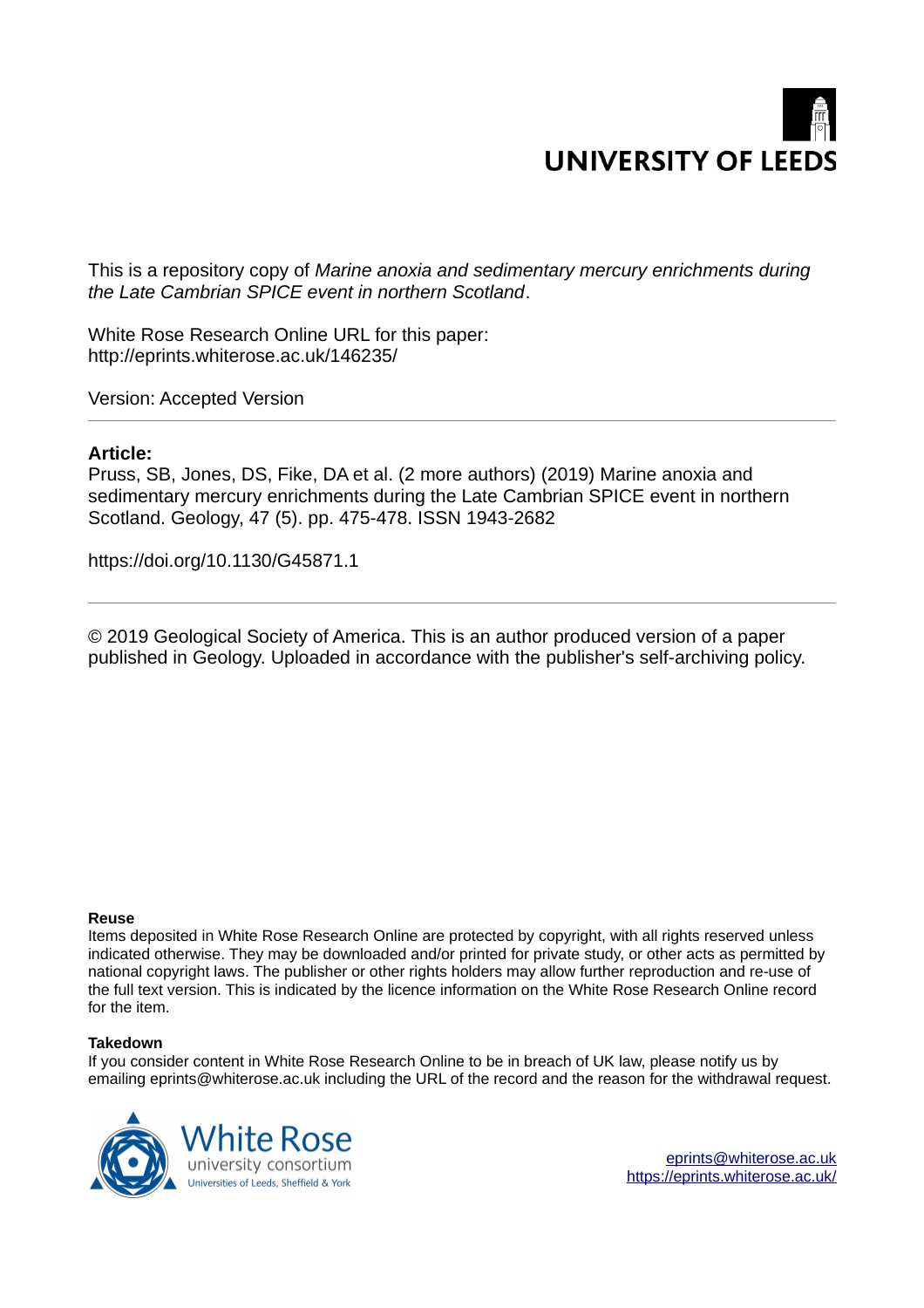- <sup>1</sup>Marine anoxia and sedimentary mercury enrichments
- 2 during the Late Cambrian SPICE event in northern
- 3 Scotland
- **Sara B. Pruss<sup>1</sup> , David S. Jones<sup>2</sup> , David A. Fike<sup>3</sup> , Nicholas J. Tosca<sup>4</sup>** 4 **, and Paul B.**
- **Wignall<sup>5</sup>** 5
- *1* 6 *Department of Geosciences, Smith College, Northampton, Massachusetts 01063, USA*
- *2* 7 *Department of Geology, Amherst College, Amherst, Massachusetts 01002, USA*
- *3* 8 *Department of Earth & Planetary Sciences, Washington University in St. Louis, St.*
- 9 *Louis, Missouri 63130, USA*
- *4* 10 *Department of Earth Sciences, University of Oxford, Oxford OX1 3AN, UK*
- *5* 11 *The School of Earth Sciences, Leeds University, Leeds, West Yorkshire LS2 9JT, UK*
- 12 **ABSTRACT**

13 Elevated mercury concentrations in ancient sedimentary rocks are used as a 14 fingerprint for large igneous province (LIP) volcanism because there is a tight association 15 between known LIPs and coeval sedimentary Hg anomalies. While nonvolcanic 16 processes of sedimentary Hg enrichment, including redox variations, have been 17 demonstrated in modern settings, interpretations of ancient sedimentary Hg records have 18 focused on LIP volcanism. Here, we document a link between sedimentary Hg 19 enrichment and marine redox changes during the late Cambrian Steptoean positive 20 isotopic carbon excursion (SPICE) event, a time with no known LIP. We report a new 21 occurrence of the SPICE event from the Eilean Dubh Formation of northern Scotland, 22 which preserves a series of coeval Hg enrichments. Abundant glauconite, a redox-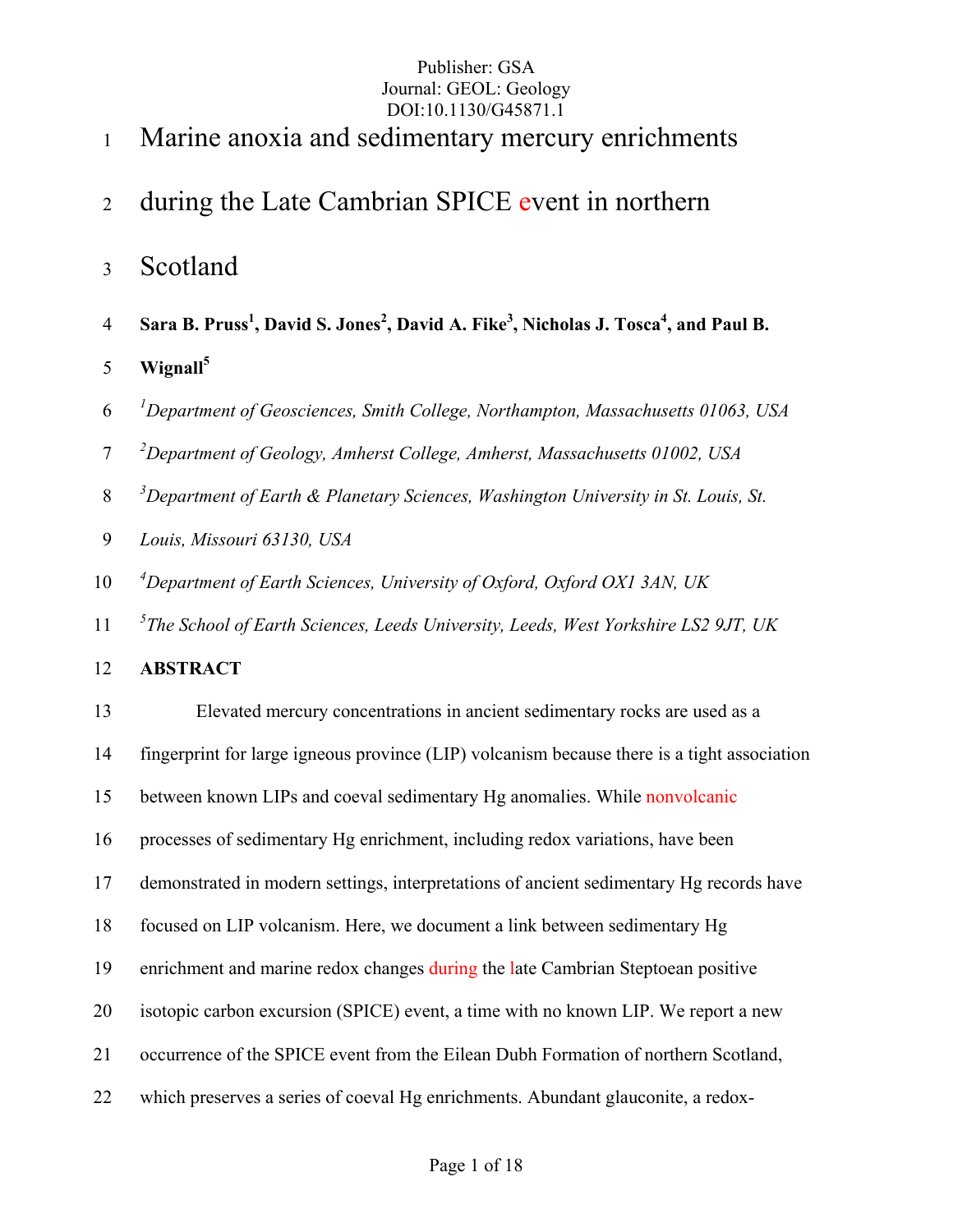23 sensitive iron-bearing mineral, co-occurs stratigraphically with the SPICE and Hg 24 enrichments but is rare to absent from the rest of the section, and bioturbation is low in 25 strata spanning the SPICE. We suggest that local Hg enrichments were driven by 26 changing marine redox conditions during the SPICE event, rather than emplacement of a 27 LIP. Redox oscillations should be considered as an additional control on Hg enrichments 28 in the geologic record.

#### 29 **INTRODUCTION**

30 Enrichments of Hg concentrations in ancient sedimentary rocks have been used as 31 a fingerprint of large igneous province (LIP) volcanism. All five major mass extinction 32 events and many Mesozoic oceanic anoxic events (OAEs) are linked to sedimentary Hg 33 anomalies; many are also synchronous with known LIP activity (e.g., Sanei et al., 2012; 34 Percival et al., 2015; Thibodeau et al., 2016). For some extinctions, a documented LIP 35 culprit is lacking, although Hg anomalies are observed (Jones et al., 2017; Racki et al., 36 2018). While it is possible that in some cases the geologic record of massive volcanism is 37 not preserved, a broader suite of nonvolcanic processes may generate sedimentary Hg 38 enrichments (e.g., Shen et al., 2019; Them et al., 2019). Previous investigations of the 39 relationship between Hg (normalized to total organic carbon [TOC]) and redox 40 conditions during intervals of LIP volcanism yielded an equivocal or no relationship 41 between Hg/TOC and other redox proxies (Grasby et al., 2013; Percival et al., 2015); 42 however, those studies only examined the effect of Hg as it relates to TOC. Given that Hg 43 abundance can be tied to redox conditions and authigenic mineral formation in the 44 present-day environment (Emili et al., 2011), we provide a more systematic examination 45 of this proxy through the late Cambrian Steptoean positive isotopic carbon excursion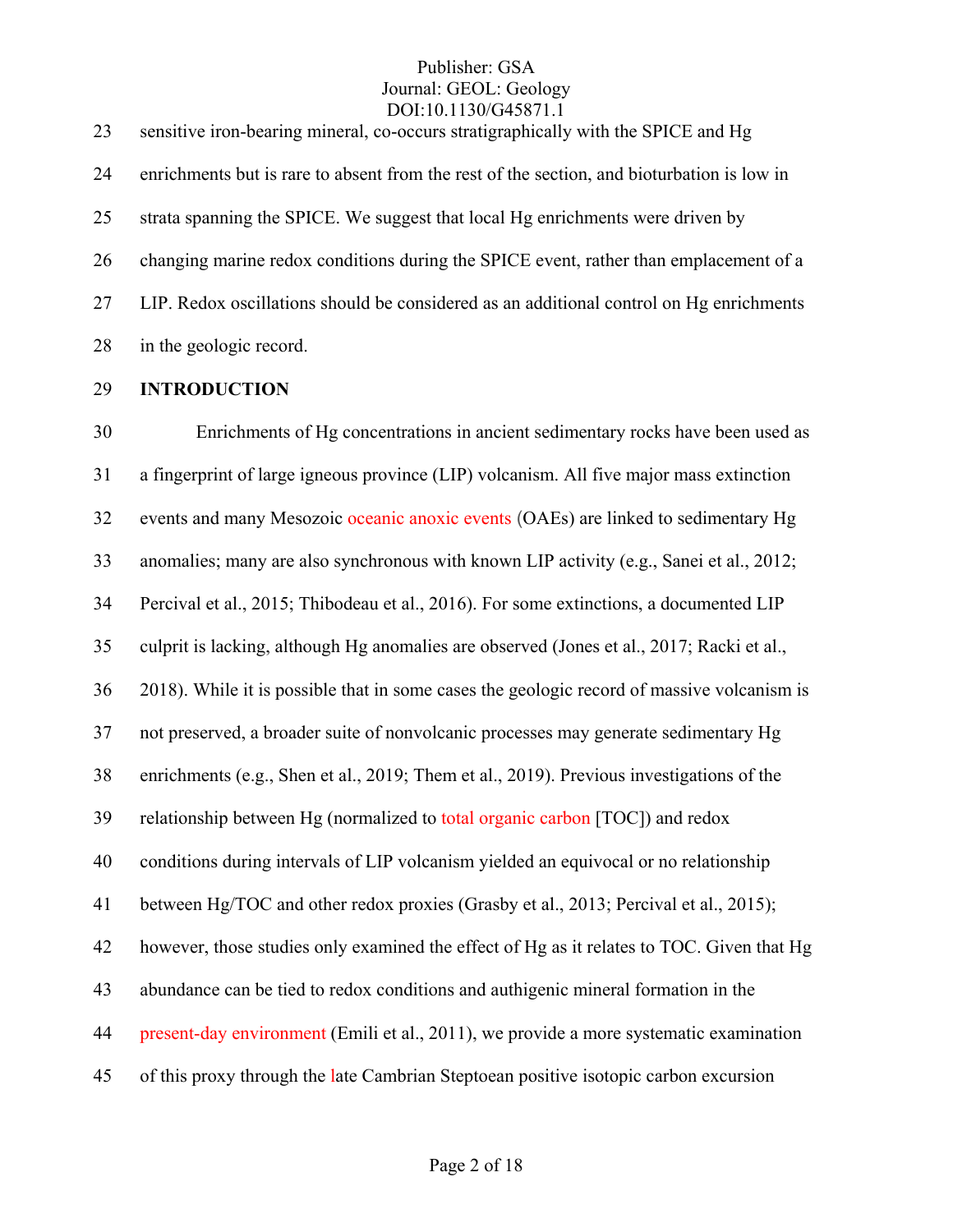### 46 (SPICE) event. **[[Note: Informal divisions of the geologic time scale have been set**

#### 47 **lowercase throughout, while formally defined periods are set in uppercase.]]**

48 Sedimentary Hg accumulation has been intensively studied in Holocene systems, 49 because Hg is toxic to animals and its methylated form, monomethylmercury (MeHg), 50 bioaccumulates in higher-order taxa (Morel et al., 1998). In laboratory experiments 51 designed to mimic marine anoxic events, Hg and MeHg were removed from the water 52 column and delivered to surface sediments by Fe and Mn oxyhydroxides, which scavenge 53 Hg under oxic conditions (Gagnon et al., 1997). Hg is, however, liberated from surface 54 sediments when oxygen is absent (Emili et al., 2011); bottom waters that have 55 experienced low-oxygen conditions have locally elevated Hg and MeHg concentrations 56 and can subsequently experience Hg drawdown through authigenic mineral formation 57 when oxygen is present again (Emili et al., 2011), thereby enriching the sedimentary Hg 58 inventory. These observations offer an interpretive framework for Hg cycling in the 59 geologic past. Here, we apply this framework to Upper Cambrian marine strata from 60 northern Scotland.

61 The Cambrian Period was characterized by large shifts in the carbon isotopic 62 record of carbonates (Maloof et al., 2005; Smith et al., 2015). Perhaps the most studied 63 Cambrian excursion is the SPICE, first recognized in western North America as a large 64 positive carbon isotope excursion in biologically depauperate carbonates of the Furongian 65 (late) Cambrian interval (Saltzman et al., 1998). This excursion also occurs globally in 66 Furongian strata (Glumac and Walker, 1998; Saltzman et al., 2000; Gill et al., 2011). In 67 Laurentia, the SPICE is found during an interval of coupled marine regression-68 transgression (Saltzman et al., 2004), which has led some workers to propose that this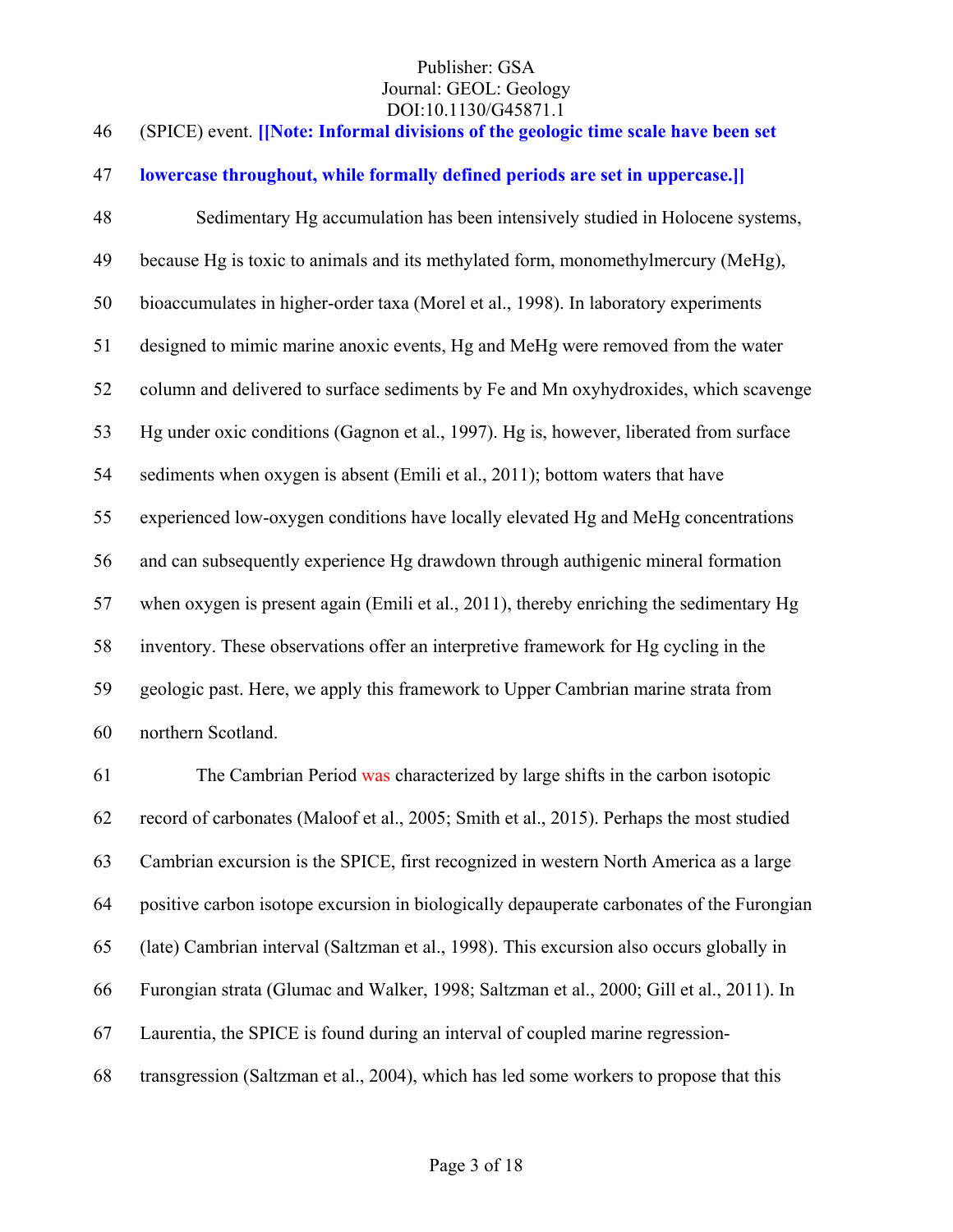| 69 | isotopic excursion was related to tectonic changes (Glumac and Walker, 1998) and                                   |
|----|--------------------------------------------------------------------------------------------------------------------|
| 70 | enhanced organic carbon burial (Saltzman et al., 2000). The extinction of trilobites                               |
| 71 | associated with the SPICE (Palmer, 1984) has been linked to low-oxygen conditions (Gill                            |
| 72 | et al., 2011) and/or warm ocean temperatures (Elrick et al., 2011). Sedimentological,                              |
| 73 | paleontological, and geochemical data all suggest significant, perhaps global,                                     |
| 74 | environmental perturbation, although the ultimate cause of the carbon isotopic excursion                           |
| 75 | and redox changes is unclear.                                                                                      |
| 76 | <b>METHODS</b>                                                                                                     |
| 77 | We collected samples at meter-scale intervals from rocks of the Upper Cambrian                                     |
| 78 | Eilean Dubh Formation and Lower Ordovician Sailmhor Formation, northern Scotland.                                  |
| 79 | Then, 1 to 2 g aliquots of powder were collected from each sample and analyzed for                                 |
| 80 | $\delta^{13}C_{\rm carb}$ and $\delta^{18}O_{\rm carb}$ (carb—carbonate) using a Gas Bench II coupled to a Delta V |
| 81 | Advantage mass spectrometer at Washington University, St. Louis, Missouri, USA.                                    |
| 82 | Results are reported in permil relative to the Vienna Peedee belemnite (VPDB) standard                             |
| 83 | in delta notation. Reproducibility of standards was 0.1% for $\delta^{18}O$ and 0.05% for $\delta^{13}C$ .         |
| 84 | Carbonate content of whole-rock powders was determined by mass loss following                                      |
| 85 | dissolution with hydrochloric acid. Carbon content of insoluble residue was measured                               |
| 86 | with a Costech ECS 4010 elemental analyzer, with relative standard deviation of TOC                                |
| 87 | measurements <4.5%. Hg was measured on whole-rock powders with a Teledyne                                          |
| 88 | Leeman Labs Hydra II <sub>C</sub> mercury analyzer, with relative standard deviation <10%. TOC                     |
| 89 | and Hg analyses were done at Amherst College, Amherst, Massachusetts. Powder X-ray                                 |
| 90 | diffraction was performed at Oxford University (UK) on hand-ground decarbonated                                    |
| 91 | residues. Samples were mounted as a slurry mixed with anhydrous ethanol on a low-                                  |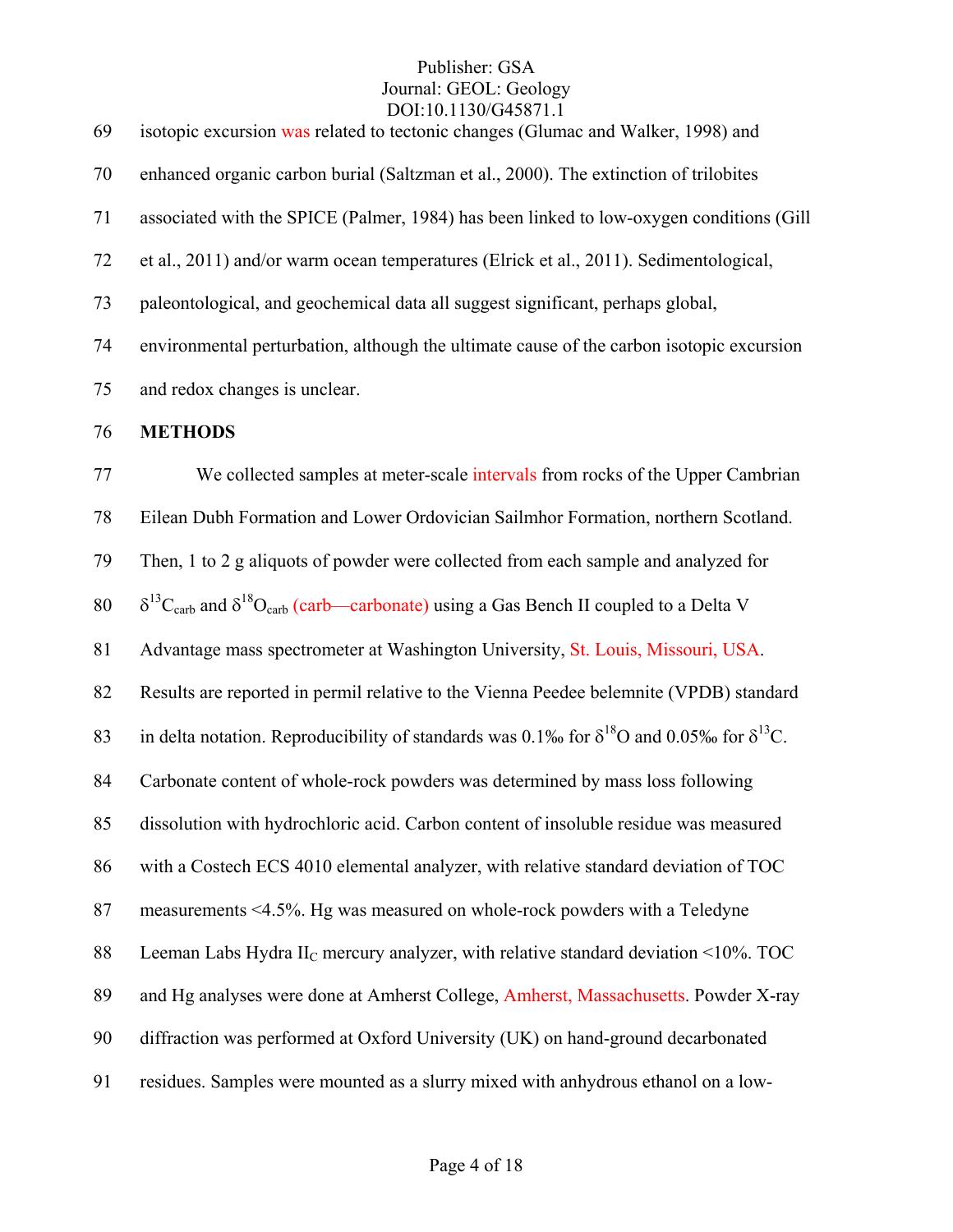| 92  | background scattering silicon crystal substrate and analyzed using a Panalytical                               |
|-----|----------------------------------------------------------------------------------------------------------------|
| 93  | Empyrean Series 2 diffractometer operating at $40 \text{ kV}$ and $40 \text{ mA}$ with a Co K $\alpha$ source. |
| 94  | Samples were analyzed while being continuously rotated, and data were acquired from 5°                         |
| 95  | to $85^{\circ}$ 20 using a step size of 0.026°. Diffraction data were reduced using HighScore Plus             |
| 96  | software, and mineral identification was based on correspondence to the International                          |
| 97  | Center for Diffraction Data Powder Diffraction File 4+ database                                                |
| 98  | (http://www.icdd.com/index.php/pdf-4/). The amount and fractions of clay were                                  |
| 99  | measured. Glauconite abundance in marine strata is a qualitative proxy for ancient                             |
| 100 | bottom-water oxygen levels, with high concentrations indicating redox oscillations (Tang                       |
| 101 | et al., 2017). We determined the abundance of glauconite in samples deposited before,                          |
| 102 | during, and after the SPICE event. We calculated the percent of glauconite from whole                          |
| 103 | rock using glauconite concentration in decarbonated residues and insoluble residue                             |
| 104 | concentration in the whole rock.                                                                               |
| 105 | <b>RESULTS</b>                                                                                                 |
| 106 | We identified a previously unrecognized manifestation of the SPICE event in the                                |
| 107 | Eilean Dubh Formation in northern Scotland, and we present accompanying Hg and                                 |
| 108 | mineralogical data here (Fig. 1). The Eilean Dubh Formation lacks many useful                                  |
| 109 | biostratigraphic fossils, but strata below it record the Redlichiid-Olenellid extinction                       |
| 110 | carbon isotope excursion (ROECE) and Drumian carbon isotope excursion (DICE) events                            |
| 111 | (Faggetter et al., 2018); the Cambrian-Ordovician boundary, defined by conodonts                               |
| 112 | (Huselbee and Thomas, 1998), occurs $\sim$ 70 m above the Eilean Dubh excursion, placing                       |
| 113 | the excursion firmly within the Furongian. From a baseline value of $\sim$ 0.3‰, the onset of                  |
| 114 | the $\delta^{13}$ C excursion occurs at ~39.7 m above the base of the exposed section, reaches                 |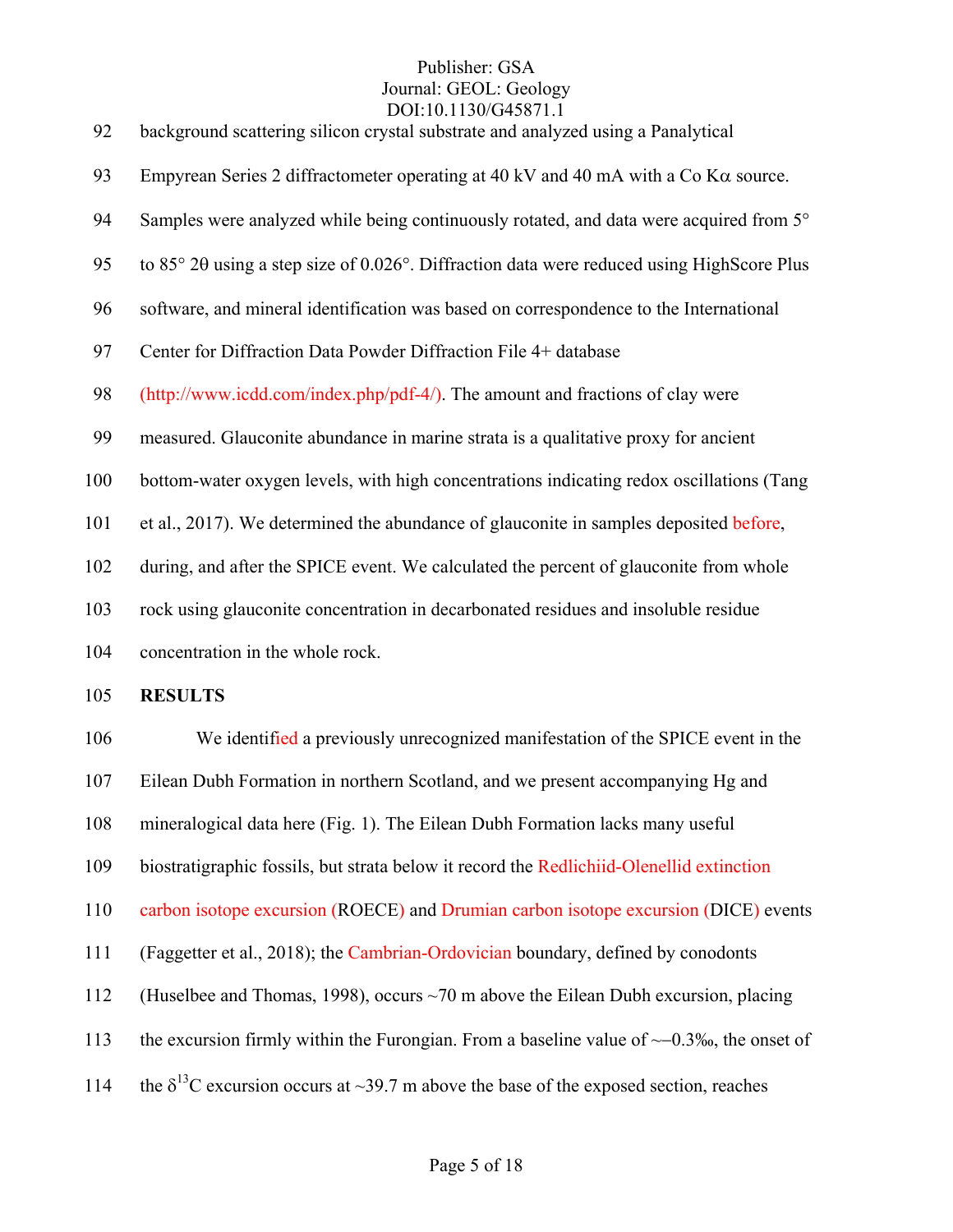| 115 | values of 2.7‰, and returns to $-1.0$ ‰ at 70 m. Facies through this event lack                      |
|-----|------------------------------------------------------------------------------------------------------|
| 116 | bioturbation and include stromatolitic and thrombolitic limestone and ribbon and                     |
| 117 | laminated limestone and dolostone. Below the SPICE, background Hg concentration is                   |
| 118 | $\sim$ 1.0 ppb; the largest Hg enrichments begin at 42.9 m, with additional peaks through the        |
| 119 | SPICE and up to 76.3 m (Fig. 1).                                                                     |
| 120 | Because Hg is commonly bound to organic matter, we normalized Hg                                     |
| 121 | concentration to TOC (Sanei et al., 2012) through the SPICE interval. Hg/TOC values are              |
| 122 | elevated through the SPICE (Fig. 1). We excluded data with TOC $\leq 0.006\%$ (wt%; cf.              |
| 123 | Grasby et al., 2016). TOC values range from 0.003% to 0.132% throughout the SPICE,                   |
| 124 | but they do not covary with Hg (Fig. 2; see also Fig. DR1 in the GSA Data Repository <sup>1</sup> ). |
| 125 | We used the mineralogical data to normalize Hg to clay abundance (Fig. 1; Fig. DR1).                 |
| 126 | Hg concentration has a stronger correlation with clay concentration than with TOC (Fig.              |
| 127 | DR1), suggesting that Hg binding to clay minerals may be more important than to                      |
| 128 | organic matter in these rocks. Nonetheless, there is secular variability in the Hg/clay              |
| 129 | ratio, with very low background Hg/clay values below and above the SPICE and enriched                |
| 130 | Hg/clay values within the SPICE (Fig. 1). The occurrence of the Hg peaks within the                  |
| 131 | SPICE interval, regardless of the normalization used, strongly suggests a secular change             |
| 132 | in Hg accumulation and burial during the SPICE.                                                      |
|     |                                                                                                      |

# 133 **DISCUSSION**

# 134 **Mineralogical Constraints on Redox Conditions**

135 Various geochemical proxies have been developed to evaluate redox conditions in 136 ancient strata, including those based on trace-element abundance and isotopic

137 composition such as Cr, Fe, S, Mo, and U (Gill et al., 2011; Dahl et al., 2014; Planavsky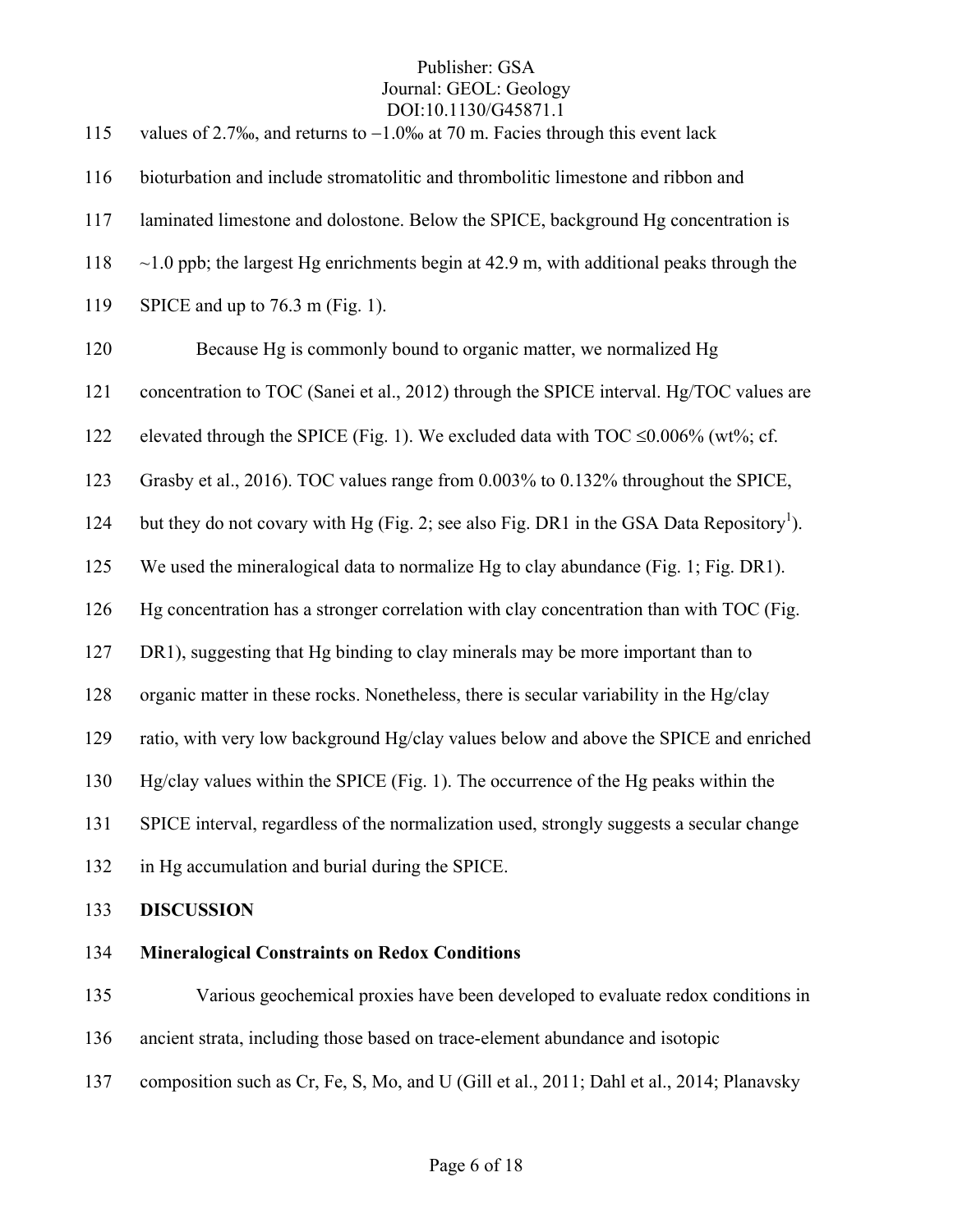| 138 | et al., 2014). A common technique used to reconstruct paleoredox conditions is the            |
|-----|-----------------------------------------------------------------------------------------------|
| 139 | reactive iron proxy, which measures ratios of highly reactive Fe (FeHR) to total iron         |
| 140 | (FeT). Sediments deposited beneath oxic water can be distinguished from sediments             |
| 141 | deposited under anoxic water columns based on their FeHR/FeT ratios (Raiswell and             |
| 142 | Canfield, 1998). This proxy has been primarily applied to fine-grained siliciclastic          |
| 143 | sediments, but because the SPICE in Scotland is hosted in strata with a mean carbonate        |
| 144 | content of 90% (Table DR1), we developed an alternate mineralogical approach to               |
| 145 | reconstructing redox conditions in the Eilean Dubh Formation.                                 |
| 146 | The presence and/or abundance of authigenic minerals can constrain the redox                  |
| 147 | conditions of a particular depositional environment. For example, laboratory experiments      |
| 148 | show that greenalite $[(Fe^{2+}, Fe^{3+})_{2-3}Si_2O_5(OH)_4]$ forms in anoxic water columns, |
| 149 | providing constraints on the origin of iron formation (Tosca et al., 2016). More recently,    |
| 150 | studies of fossils replaced by glauconite and/or apatite have linked these mineralogies to    |
| 151 | redox oscillations (Pruss et al., 2017). Glauconite is an authigenic mixed-valence iron-      |
| 152 | bearing phyllosilicate that forms in marine sediments under fluctuating redox conditions      |
| 153 | (Odin and Létolle, 1980; O'Brien et al., 1990). Redox constraints on glauconite formation     |
| 154 | have been well studied in modern systems (Odin and Létolle, 1980; O'Brien et al., 1990).      |
| 155 | For example, glauconite is common in modern distal shelf deposits (Odin and Matter,           |
| 156 | 1981), where fluctuating local oxygen minimum zones drive the redox oscillations              |
| 157 | necessary for glauconite formation. Strata deposited during the SPICE are enriched in         |
| 158 | glauconite relative to underlying and overlying strata (Fig. 1). Glauconite is absent from    |
| 159 | rocks below 37 m but makes up more than $2\%$ ( $\pm 1.0$ wt%) of the whole rock, and up to   |
| 160 | 20% of the noncarbonate fraction in many samples deposited during the SPICE.                  |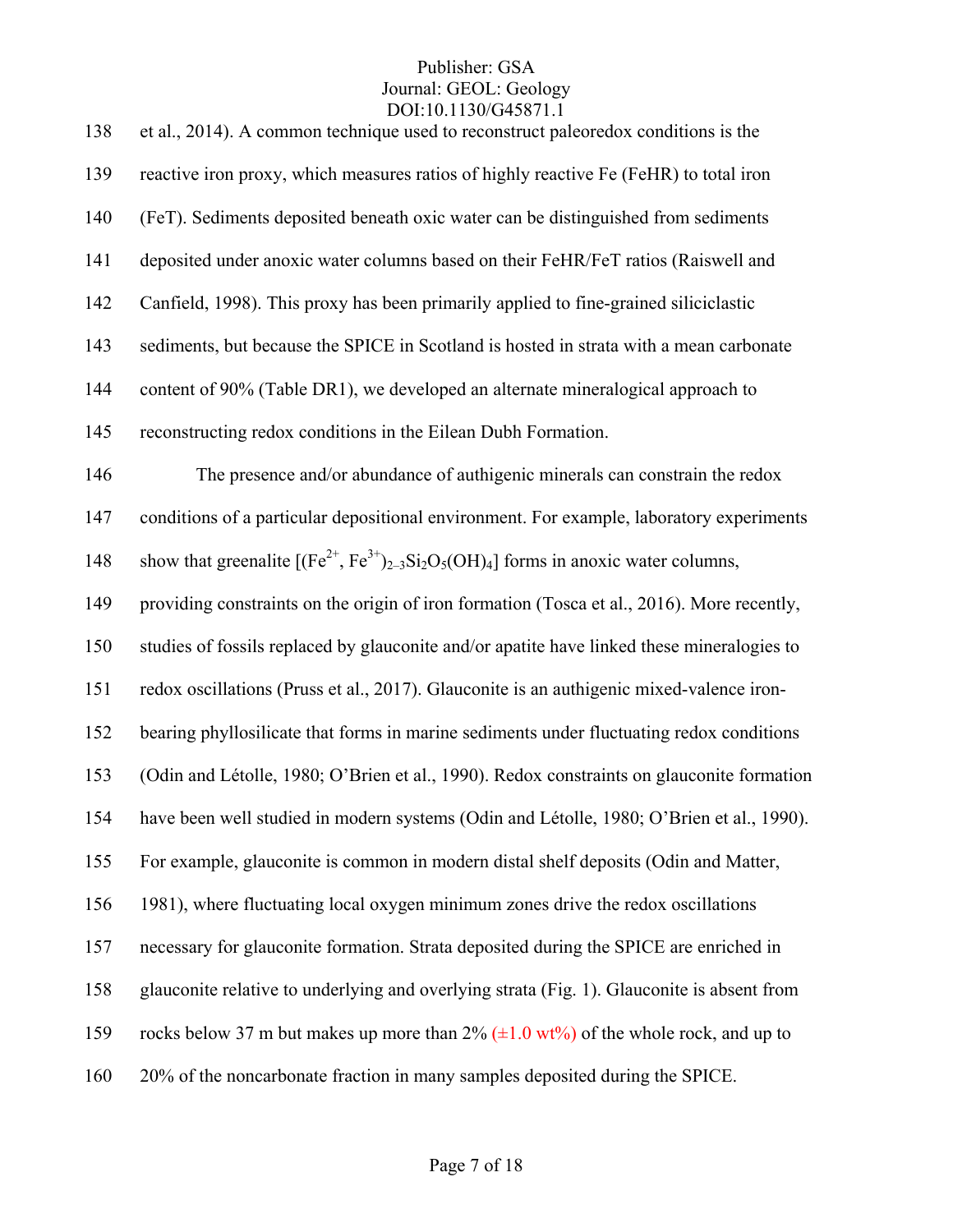161 Glauconite content generally remains far below 2% in strata above the SPICE, except for 162 sample 106.7.

163 A potential complication with utilizing glauconite abundances as a redox proxy is 164 that they can occur as either an authigenic or detrital component in rocks. While 165 glauconite requires oscillating redox conditions to form, its abundance may reflect 166 transport of allochthonous grains (Chafetz and Reid, 2000), in which case its presence 167 would not provide direct evidence for redox conditions at the site where it was ultimately 168 deposited. However, our lithostratigraphic data demonstrate that glauconite enrichment 169 occurred in shallow carbonate environments with minimal terrigenous input (Fig. DR1; 170 Table DR1). Moreover, while some detrital phases (e.g., quartz, K-feldspar) are present 171 in these rocks, they are neither more nor less abundant during the glauconite-bearing 172 SPICE interval (Table DR1; Fig. DR2). Whether the product of authigenic cement 173 formation or intrabasinal transport, we interpret the observed increase in glauconite in 174 strata spanning the SPICE as reflecting redox oscillations in the local marine environment 175 at the time of deposition; the sediments in which the glauconite formed must have 176 experienced low-oxygen conditions for at least some of their depositional history 177 (O'Brien et al., 1990). The absence of bioturbation in laminated limestone and dolostone 178 through the SPICE interval provides independent evidence for low oxygen, perhaps 179 periodically, through this part of the section. This inferred redox oscillation is consistent 180 with the redox control of Hg enrichments in sediments observed in laboratory 181 experiments and in Holocene environments (Emili et al., 2011). Taken together, we 182 interpret the Eilean Dubh SPICE event to have co-occurred with low-oxygen conditions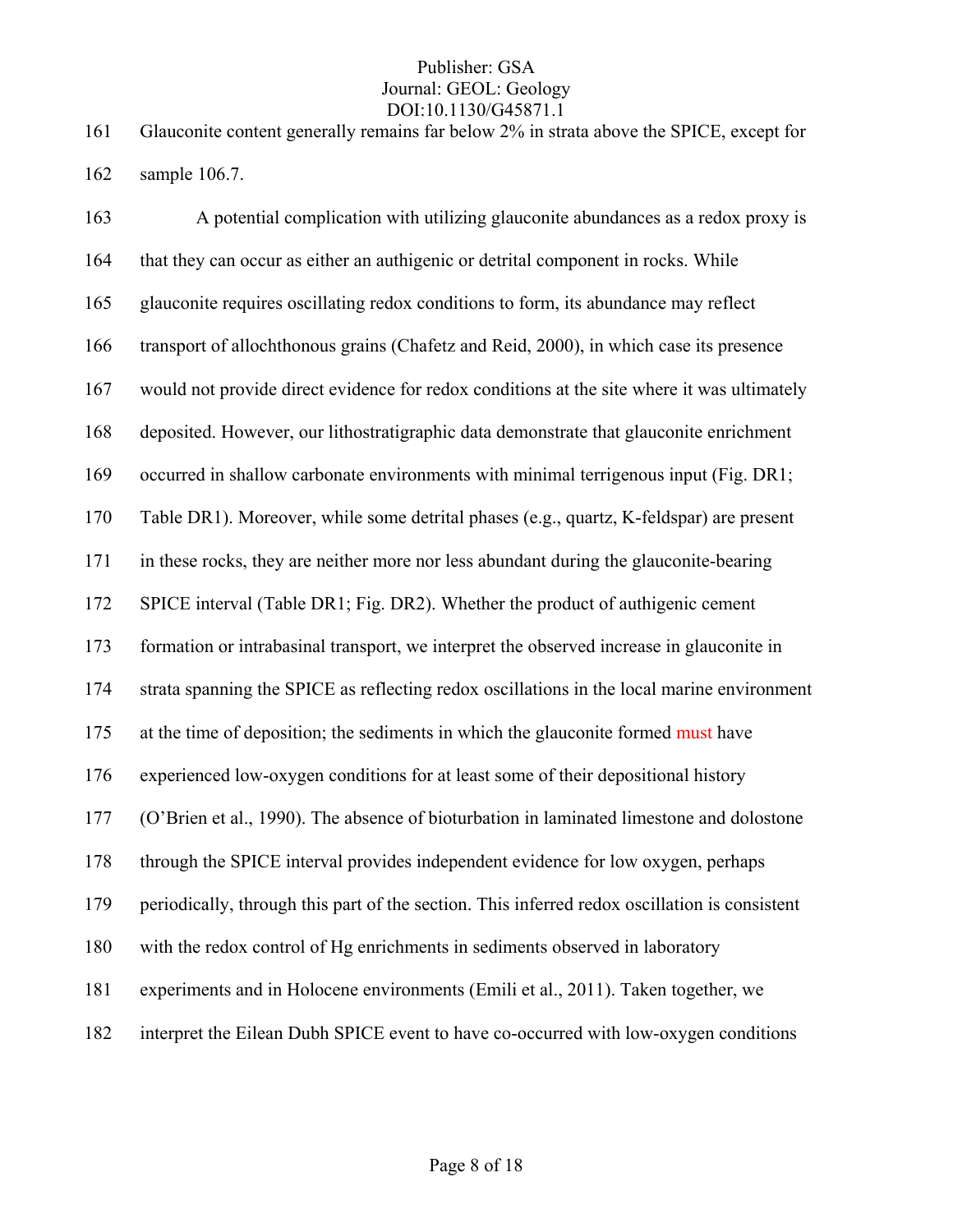183 that oscillated with more oxic ones, allowing for glauconite formation and enhanced

184 sedimentary Hg accumulation.

#### 185 **Local Manifestations of Global Trends in Anoxia?**

186 Multiple lines of independent evidence reported elsewhere suggest that the SPICE 187 broadly co-occurred with low-oxygen conditions **[[Cite relevant references here?** 188 Nearly synchronous positive excursions in  $\delta^{13}$ C and  $\delta^{34}$ S and Mo depletion may reflect 189 the expansion of anoxic deeper waters (Gill et al., 2011), although anoxia may have been 190 time transgressive at basinal and global scales (Schiffbauer et al., 2017). The 191 heterogeneity of the sulfur isotopic record (Hurtgen et al., 2009; Gill et al., 2011), 192 interpreted to record changes in the global marine sulfate pool, points to low sulfate 193 concentrations in the global ocean, which may be linked to lower overall oxygen levels. 194 The U isotope record suggests a shift from oxic to transiently low-oxygen conditions 195 during the SPICE (Dahl et al., 2014), consistent with elevated pyrite and organic carbon 196 burial (Saltzman et al., 2011) and/or warmer ocean temperatures (Elrick et al., 2011). 197 The Hg proxy in marine sedimentary rocks may provide a way to track the local 198 redox changes in sedimentary successions. In the Eilean Dubh Formation, Hg abundance 199 increases (up to ~35 ppb) during the onset and throughout the SPICE but is low or absent 200 in the rest of the section. When controlled for TOC and clays, two sedimentary sinks for 201 Hg, these peaks remain. This suggests that the Hg proxy is sensitive to local redox 202 conditions, perhaps better constraining the timing of local anoxia than more global 203 proxies. Local expressions of anoxia are important to constrain, because the onset of 204 anoxia may be time transgressive within and/or between basins. In the Eilean Dubh 205 Formation, Hg abundance indicates an initial development of local low-oxygen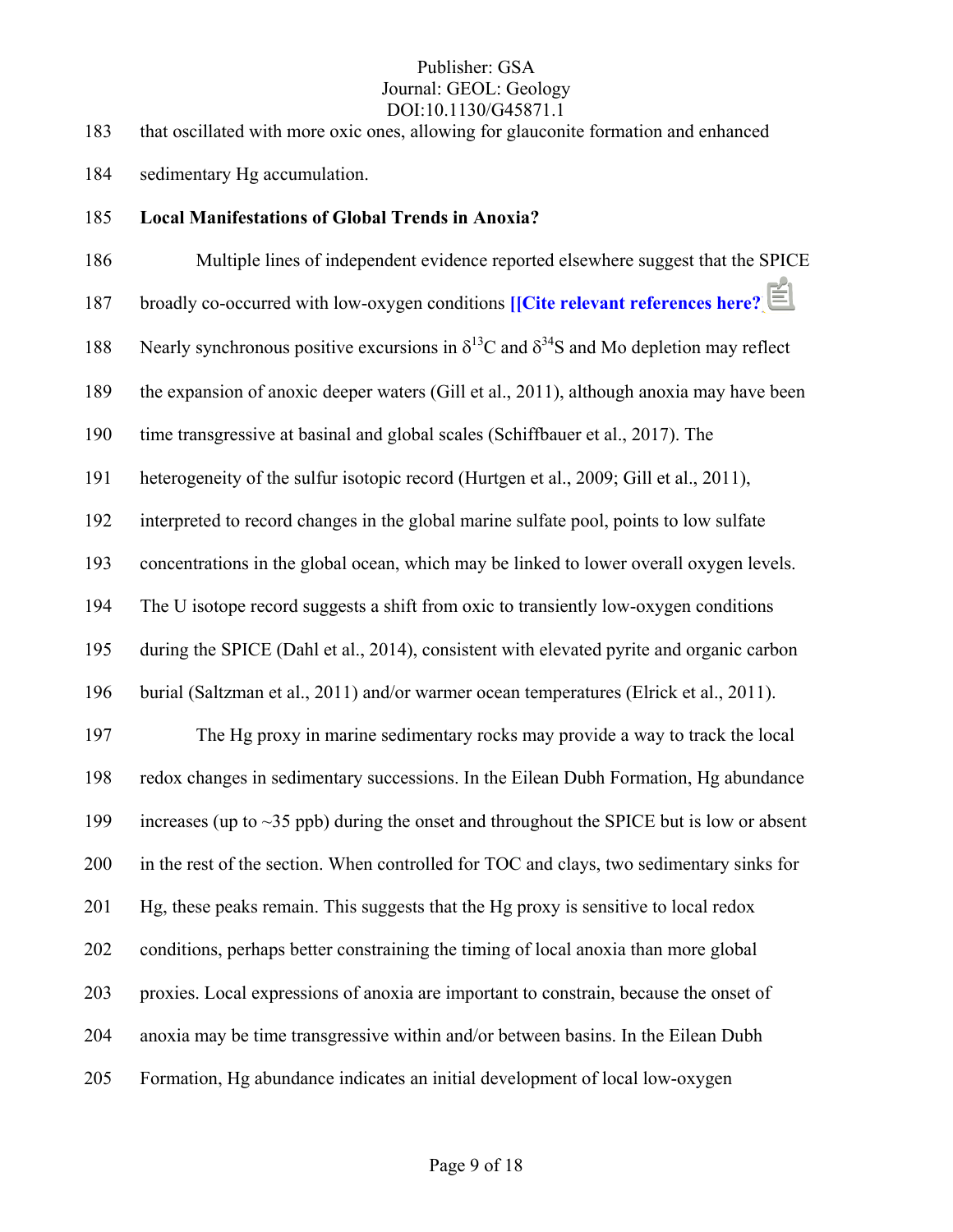| 206 | DOI.IV.1190/079071.1<br>conditions at the onset of SPICE, with a peak in development during the falling limb of |
|-----|-----------------------------------------------------------------------------------------------------------------|
| 207 | the event. Here, it appears Hg abundance may track the onset and duration of low-oxygen                         |
| 208 | conditions, followed by a subsequent local oxygenation event; such patterns may be                              |
| 209 | useful for monitoring local redox conditions in other basins and at other times in geologic                     |
| 210 | history.                                                                                                        |
| 211 | <b>CONCLUSIONS</b>                                                                                              |
| 212 | There is a strong and well-documented relationship between LIPs and                                             |
| 213 | sedimentary Hg enrichment throughout the geologic record. However, our observations                             |
| 214 | for the SPICE in the Eilean Dubh Formation suggest that Hg enrichments do not                                   |
| 215 | necessarily reflect excess Hg loading from a large volcanic source. Given the association                       |
| 216 | between Hg enrichment and glauconite formation, we argue for a redox control on Hg                              |
| 217 | accumulation during the SPICE in Scotland. Furthermore, many intervals for which LIPs                           |
| 218 | have been implicated in elevated Hg also co-occur with redox oscillations (Sanei et al.,                        |
| 219 | 2012; Racki et al., 2018), underscoring the need to better understand the relationship                          |
| 220 | between Hg and redox.                                                                                           |
| 221 | <b>ACKNOWLEDGMENTS</b>                                                                                          |

222 We acknowledge the assistance of M. Kopicki, L. Lim, H. Grotzinger, E.

223 Swislow, R. Chinitz, T. Browne, and K. Clayton in laboratory preparation and analysis of

224 samples. E. Roth provided field assistance, and L. Faggetter provided field and laboratory

225 assistance. Smith College and Amherst College are acknowledged for partial support of

226 this research. Acknowledgment is made to the Donors of the American Chemical Society

227 Petroleum Research Fund for partial support of this research (to Pruss).

#### 228 **REFERENCES CITED**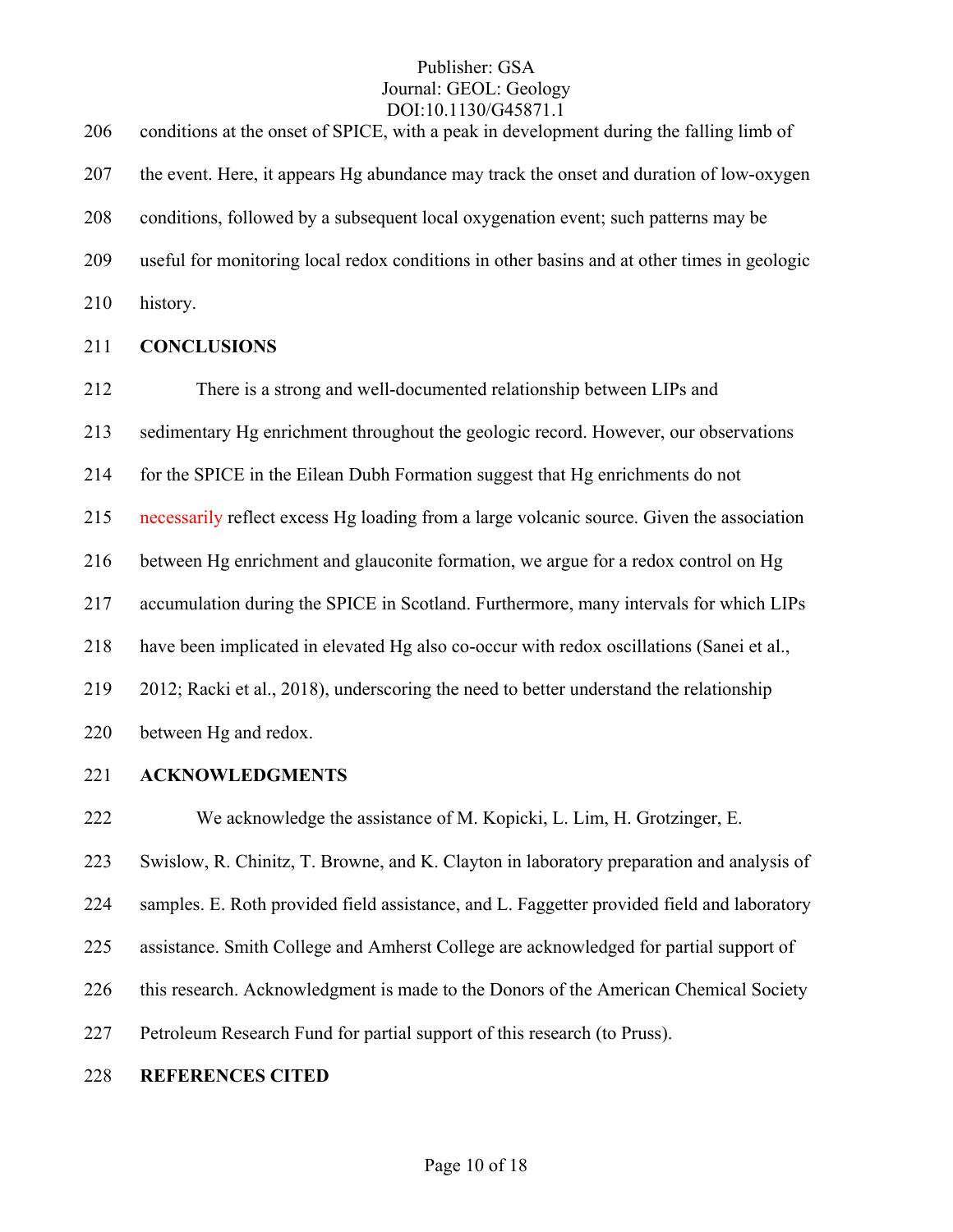- 229 Chafetz, H.S., and Reid, A., 2000, Syndepositional shallow-water precipitation of
- 230 glauconitic minerals: Sedimentary Geology, v. 136, p. 29–42,
- 231 https://doi.org/10.1016/S0037-0738(00)00082-8.
- 232 Dahl, T.W., Boyle, R.A., Canfield, D.E., Connelly, J.N., Gill, B.C., Lenton, T.M., and
- 233 Bizzarro, M., 2014, Uranium isotopes distinguish two geochemically distinct stages
- 234 during the later Cambrian SPICE event: Earth and Planetary Science Letters, v. 401,
- 235 p. 313–326, https://doi.org/10.1016/j.epsl.2014.05.043.
- 236 Elrick, M., Rieboldt, S., Saltzman, M.R., and McKay, R.M., 2011, Oxygen-isotope trends
- 237 and seawater temperature changes across the late Cambrian Steptoean positive
- 238 carbon-isotope excursion (SPICE event): Geology, v. 39, p. 987–990,
- 239 https://doi.org/10.1130/G32109.1.
- 240 Emili, A., Koron, N., Covelli, S., Faganeli, J., Acquavita, A., Predonzani, S., and De
- 241 Vittor, C., 2011, Does anoxia affect mercury cycling at the sediment-water interface
- 242 in the Gulf of Trieste (northern Adriatic Sea)? Incubation experiments using benthic
- 243 flux chambers: Applied Geochemistry, v. 26, p. 194–204,
- 244 https://doi.org/10.1016/j.apgeochem.2010.11.019.
- 245 Faggetter, L.E., Wignall, P.B., Pruss, S.B., Sun, Y., Raine, R.J., Newton, R.J.,
- 246 Widdowson, M., Joachimski, M.M., and Smith, P.M., 2018, Sequence stratigraphy,
- 247 chemostratigraphy and facies analysis of Cambrian Series 2–Series 3 boundary strata
- 248 in northwestern Scotland: Geological Magazine, v. 155, p. 865–877,
- 249 https://doi.org/10.1017/S0016756816000947.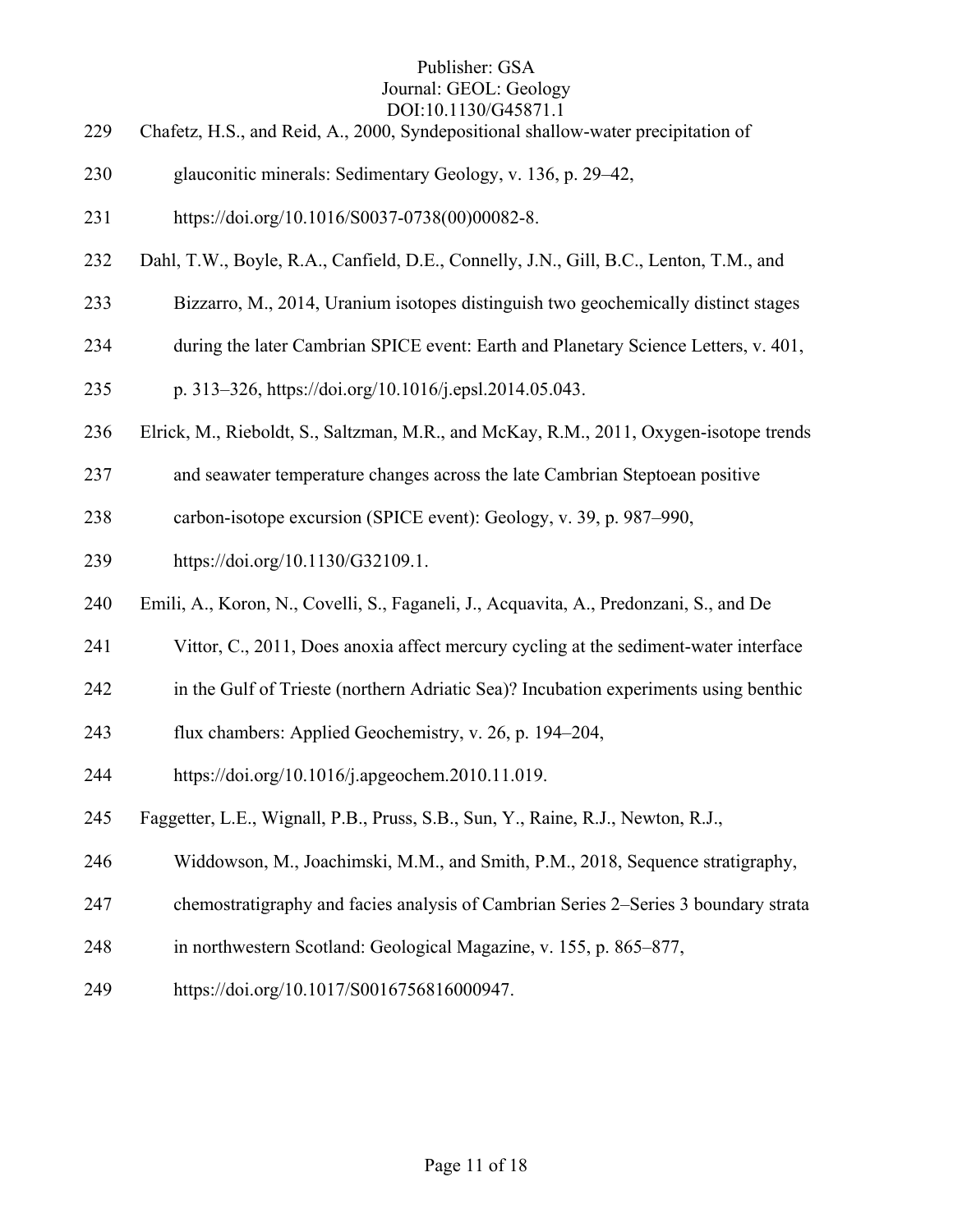- 250 Gagnon, C., Pelletier, É., and Mucci, A., 1997, Behaviour of anthropogenic mercury in
- 251 coastal marine sediments: Marine Chemistry, v. 59, p. 159–176,
- 252 https://doi.org/10.1016/S0304-4203(97)00071-6.
- 253 Gill, B.C., Lyons, T.W., Young, S.A., Kump, L.R., Knoll, A.H., and Saltzman, M.R.,
- 254 2011, Geochemical evidence for widespread euxinia in the later Cambrian ocean:
- 255 Nature, v. 469, p. 80–83, https://doi.org/10.1038/nature09700.
- 256 Glumac, B., and Walker, K.R., 1998, A late Cambrian positive carbon-isotope excursion
- 257 in the Southern Appalachians: Relation to biostratigraphy, sequence stratigraphy,
- 258 environments of deposition, and diagenesis: Journal of Sedimentary Research, v. 68,
- 259 p. 1212–1222, https://doi.org/10.2110/jsr.68.1212.
- 260 Grasby, S.E., Sanei, H., Beauchamp, B., and Chen, Z., 2013, Mercury deposition through

261 the Permo–Triassic biotic crisis: Chemical Geology, v. 351, p. 209–216,

- 262 https://doi.org/10.1016/j.chemgeo.2013.05.022.
- 263 Grasby, S.E., Beauchamp, B., and Bond, D., 2016, Mercury anomalies associated with
- 264 three extinction events (Capitanian crisis, latest Permian extinction and the
- 265 Smithian/Spathian extinction) in NW Pangea: Geological Magazine, v. 153, p. 285–

266 297, https://doi.org/10.1017/S0016756815000436.

- 267 Hurtgen, M.T., Pruss, S.B., and Knoll, A.H., 2009, Evaluating the relationship between
- 268 the carbon and sulfur cycles in the later Cambrian ocean: An example from the Port
- 269 au Port Group, western Newfoundland, Canada: Earth and Planetary Science Letters,
- 270 v. 281, p. 288–297, https://doi.org/10.1016/j.epsl.2009.02.033.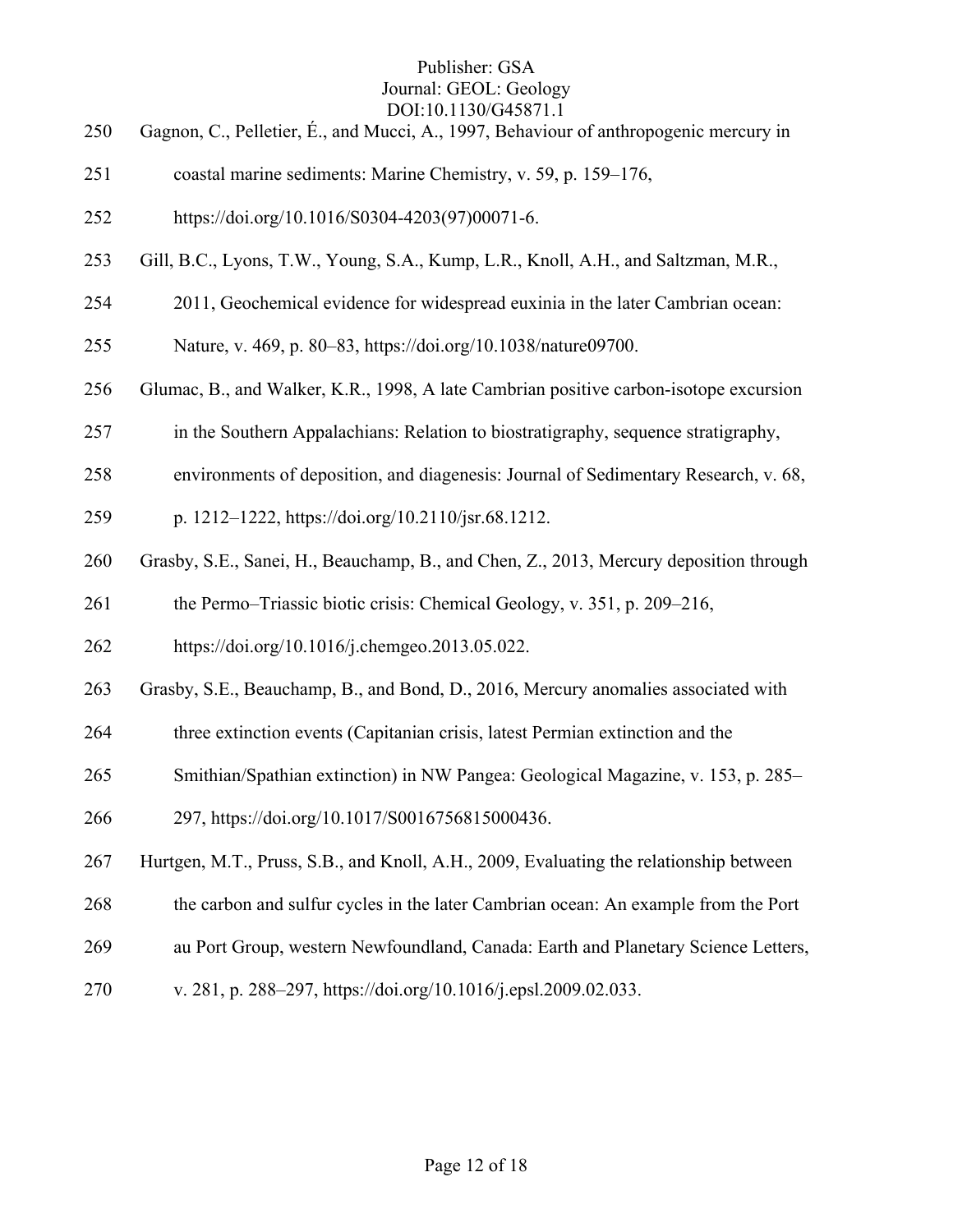271 Huselbee, M.Y., and Thomas, A.T., 1998, *Olenellus* and conodonts from the Durness 272 Group, NW Scotland, and the correlation of the Durness succession: Scottish Journal 273 of Geology, v. 34, p. 83–88, https://doi.org/10.1144/sjg34010083. 274 Jones, D.S., Martini, A.M., Fike, D.A., and Kaiho, K., 2017, A volcanic trigger for the 275 Late Ordovician mass extinction? Hg data from South China and Laurentia: 276 Geology, v. 45, p. 631–634, https://doi.org/10.1130/G38940.1. 277 Maloof, A.C., Schrag, D.P., Crowley, J.L., and Bowring, S.A., 2005, An expanded record 278 of early Cambrian carbon cycling from the Anti-Atlas margin, Morocco: Canadian 279 Journal of Earth Sciences, v. 42, p. 2195–2216, https://doi.org/10.1139/e05-062. 280 Morel, F.M.M., Kraepiel, A.M.L., and Amyot, M., 1998, The chemical cycle and 281 bioaccumulation of mercury: Annual Review of Ecology and Systematics, v. 29, 282 p. 543–566, https://doi.org/10.1146/annurev.ecolsys.29.1.543. 283 O'Brien, G.W., Milnes, A.R., Veeh, H.H., Heggie, D.T., Riggs, S.R., Cullen, D.J., 284 Marshall, J.F., and Cook, P.J., 1990, Sedimentation dynamics and redox iron-285 cycling: Controlling factors for the apatite-glauconite association on the East 286 Australian continental margin, *in* Notholt, A.J.G., and Jarvis, I., eds., Phosphorite 287 Research and Development: Geological Society [London] Special Publication 52, 288 p. 61–86, https://doi.org/10.1144/GSL.SP.1990.052.01.06. 289 Odin, G.S., and Létolle, R., 1980, Glauconitization and phosphatization environments: A 290 tentative comparison, *in* Bentor, Y.K., ed., Marine Phosphorites: Society of 291 Economic Paleontologists and Mineralogists (SEPM) Special Publication 29, p. 227– 292 237.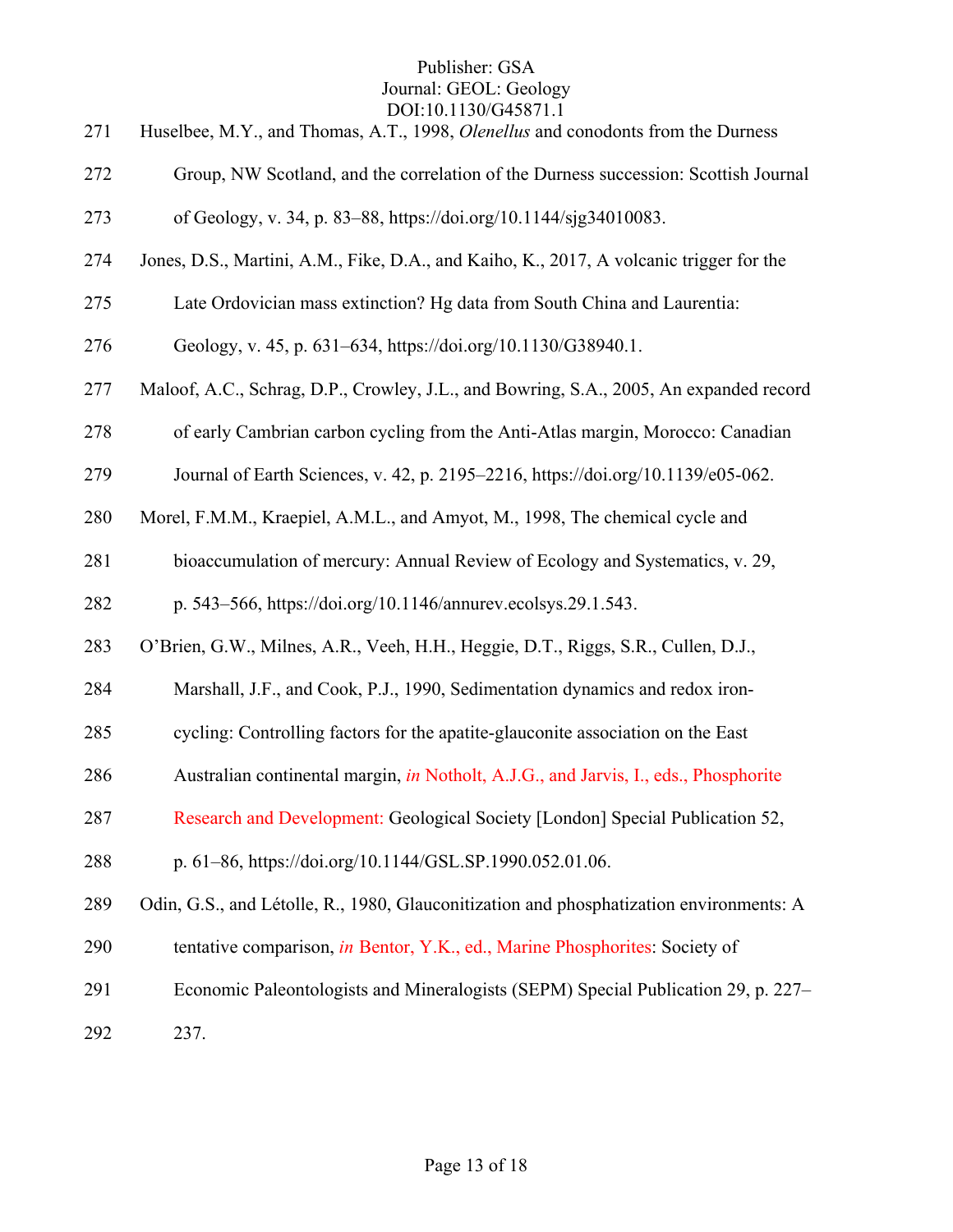- 293 Odin, G.S., and Matter, A., 1981, De glauconiarum origine: Sedimentology, v. 28,
- 294 p. 611–641, https://doi.org/10.1111/j.1365-3091.1981.tb01925.x.
- 295 Palmer, A.R., 1984, The biomere problem: Evolution of an idea: Journal of Paleontology,
- 296 v. 58, p. 599–611, https://doi.org/10.2307/1304904?refreqid=search-
- 297 gateway:4b0209cceeccada3bdd9f059fc28852e.
- 298 Percival, L.M.E., Witt, M.L.I., Mather, T.A., Hermoso, M., Jenkyns, H.C., Hesselbo,
- 299 S.P., Al-Suwaidi, A.H., Storm, M.S., Xu, W., and Ruhl, M., 2015, Globally
- 300 enhanced mercury deposition during the end-Pliensbachian extinction and Toarcian
- 301 OAE: A link to the Karoo-Ferrar large igneous province: Earth and Planetary
- 302 Science Letters, v. 428, p. 267–280, https://doi.org/10.1016/j.epsl.2015.06.064.
- 303 Planavsky, N.J., Reinhard, C.T., Wang, X., Thomson, D., McGoldrick, P., Rainbird,
- 304 R.H., Johnson, T., Fischer, W.W., and Lyons, T.W., 2014, Low Mid-Proterozoic
- 305 atmospheric oxygen levels and the delayed rise of animals: Science, v. 346, p. 635–
- 306 638, https://doi.org/10.1126/science.1258410.
- 307 Pruss, S.B., Dwyer, C.H., Smith, E.F., Macdonald, F.A., and Tosca, N.J., 2017,
- 308 Phosphatized early Cambrian archaeocyaths and small shelly fossils (SSFs) of

309 southwestern Mongolia: Palaeogeography, Palaeoclimatology, Palaeoecology,

310 v. 513, p. 166–177, https://doi.org/10.1016/j.palaeo.2017.07.002.

- 311 Racki, G., Rakociński, M., Marynowski, L., and Wignall, P.B., 2018, Mercury
- 312 enrichments and the Frasnian-Famennian biotic crisis: A volcanic trigger proved?:
- 313 Geology, v. 46, p. 543–546, https://doi.org/10.1130/G40233.1.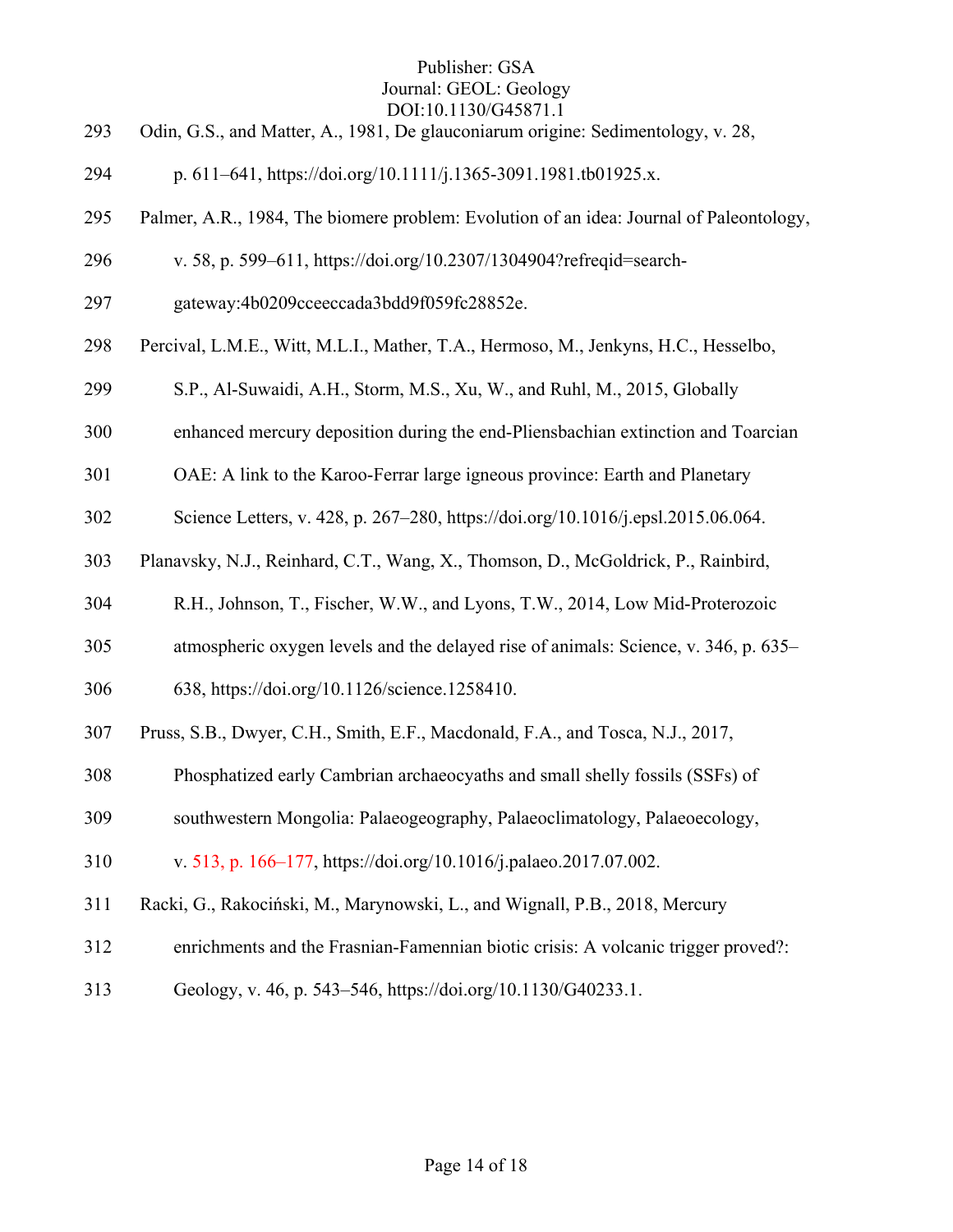- 314 Raine, R.J., 2009, The Durness Group of NW Scotland: A Stratigraphical and
- 315 Sedimentological Study of a Cambro-Ordovician Passive Margin Succession [Ph.D.
- 316 thesis]: Birmingham, UK, University of Birmingham, 270 p.
- 317 Raiswell, R., and Canfield, D.E., 1998, Sources of iron for pyrite formation in marine
- 318 sediments: American Journal of Science, v. 298, p. 219–245,
- 319 https://doi.org/10.2475/ajs.298.3.219.
- 320 Saltzman, M.R., Runnegar, B., and Lohmann, K.C., 1998, Carbon isotope stratigraphy of
- 321 Upper Cambrian (Steptoean Stage) sequences of the eastern Great Basin: Record of a
- 322 global oceanographic event: Geological Society of America Bulletin, v. 110, p. 285–

323 297, https://doi.org/10.1130/0016-7606(1998)110<0285:CISOUC>2.3.CO;2.

- 324 Saltzman, M.R., Ripperdan, R.L., Brasier, M., Lohmann, K., Robison, R., Chang, W.,
- 325 Peng, S., Ergaliev, E., and Runnegar, B., 2000, A global carbon isotope excursion
- 326 (SPICE) during the late Cambrian: Relation to trilobite extinctions, organic-matter
- 327 burial and sea level: Palaeogeography, Palaeoclimatology, Palaeoecology, v. 162,
- 328 p. 211–223, https://doi.org/10.1016/S0031-0182(00)00128-0.
- 329 Saltzman, M.R., Cowan, C.A., Runkel, A.C., Runnegar, B., Stewart, M.C., and Palmer,
- 330 A.R., 2004, The late Cambrian SPICE  $(\delta^{13}C)$  event and the Sauk II-Sauk III
- 331 regression: New evidence from Laurentian basins in Utah, Iowa and Newfoundland:
- 332 Journal of Sedimentary Research, v. 74, p. 366–377,
- 333 https://doi.org/10.1306/120203740366.
- 334 Saltzman, M.R., Young, S.A., Kump, L.R., Gill, B.C., Lyons, T.W., and Runnegar, B.,
- 335 2011, Pulse of atmospheric oxygen during the late Cambrian: Proceedings of the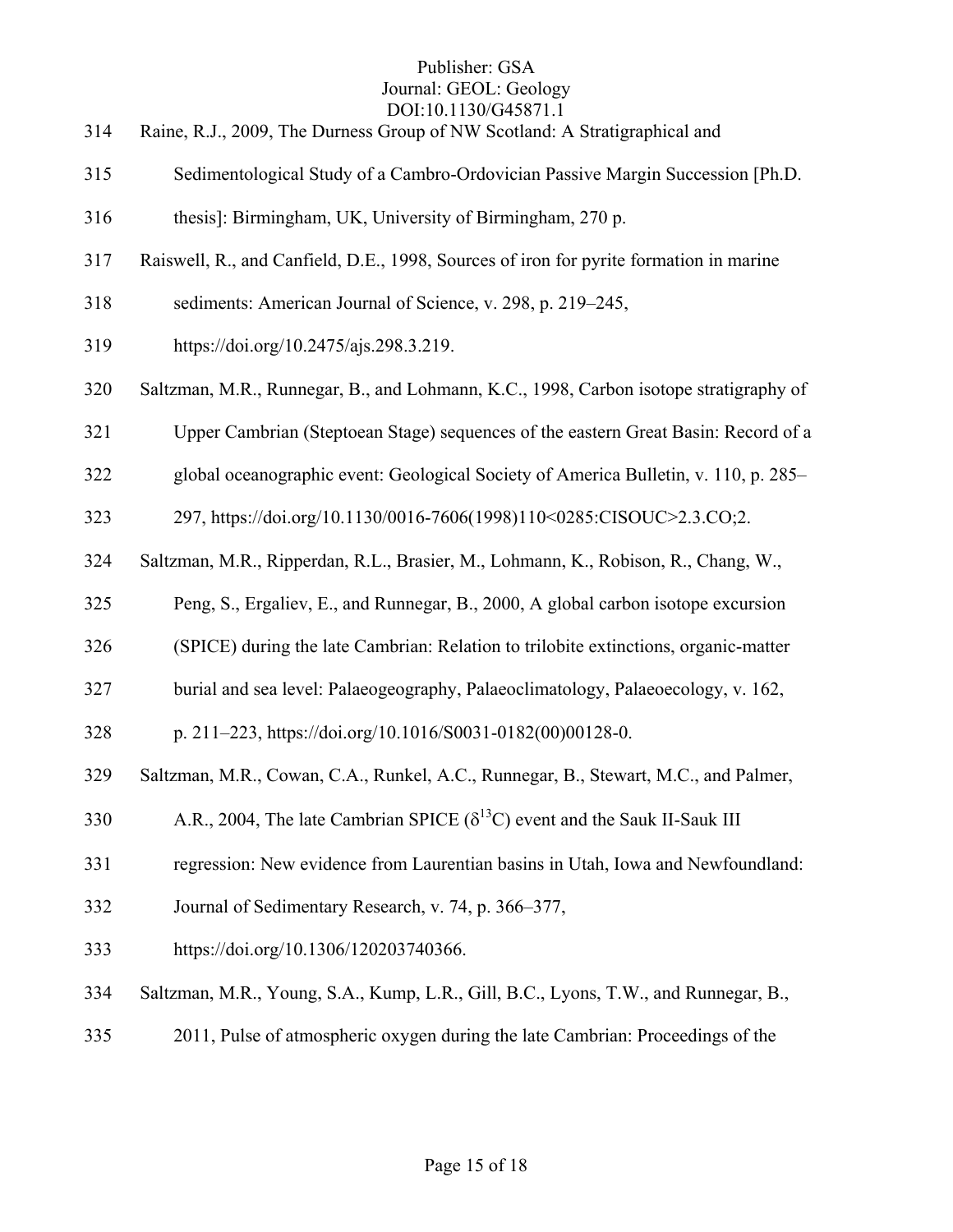- 336 National Academy of Sciences of the United States of America, v. 108, p. 3876–
- 337 3881, https://doi.org/10.1073/pnas.1011836108.
- 338 Sanei, H., Grasby, S.E., and Beauchamp, B., 2012, Latest Permian mercury anomalies:
- 339 Geology, v. 40, p. 63–66, https://doi.org/10.1130/G32596.1.
- 340 Schiffbauer, J.D., Huntley, J.W., and Fike, D.A., 2017, Decoupling biogeochemical
- 341 records, extinction, and environmental change during the Cambrian SPICE event:
- 342 Science Advances, v. 3, p. 1–7, https://doi.org/10.1126/sciadv.1602158.
- 343 Shen, J., Algeo, T.J., Chen, J., Planavsky, N.J., Feng, Q., Yu, J., and Liu, J., 2019,
- 344 Mercury in marine Ordovician/Silurian boundary sections of South China is sulfide-
- 345 hosted and non-volcanic in origin: Earth and Planetary Science Letters, v. 511,
- 346 p. 130–140, https://doi.org/10.1016/j.epsl.2019.01.028.
- 347 Smith, E.F., Macdonald, F.A., Petach, T.A., Bold, U., and Schrag, D.P., 2015, Integrated
- 348 stratigraphic, geochemical, and paleontological late Ediacaran to early Cambrian
- 349 records from southwestern Mongolia: Geological Society of America Bulletin,
- 350 v. 128, p. 442–468, https://doi.org/10.1130/B31248.1.
- 351 Tang, D., Shi, X., Ma, J., Jiang, G., Zhou, X., and Shi, Q., 2017, Formation of shallow-
- 352 water glaucony in weakly oxygenated Precambrian ocean: An example from the
- 353 Mesoproterozoic Tieling Formation in North China: Precambrian Research, v. 294,
- 354 p. 214–229, https://doi.org/10.1016/j.precamres.2017.03.026.
- 355 Them, T.R., II, Jagoe, C.H., Caruthers, A.H., Gill, B.C., Grasby, S.E., Gröcke, D.R., Yin,
- 356 R., and Owens, J.D., 2019, Terrestrial sources as the primary delivery mechanism of
- 357 mercury to the oceans across the Toarcian oceanic anoxic event (Early Jurassic):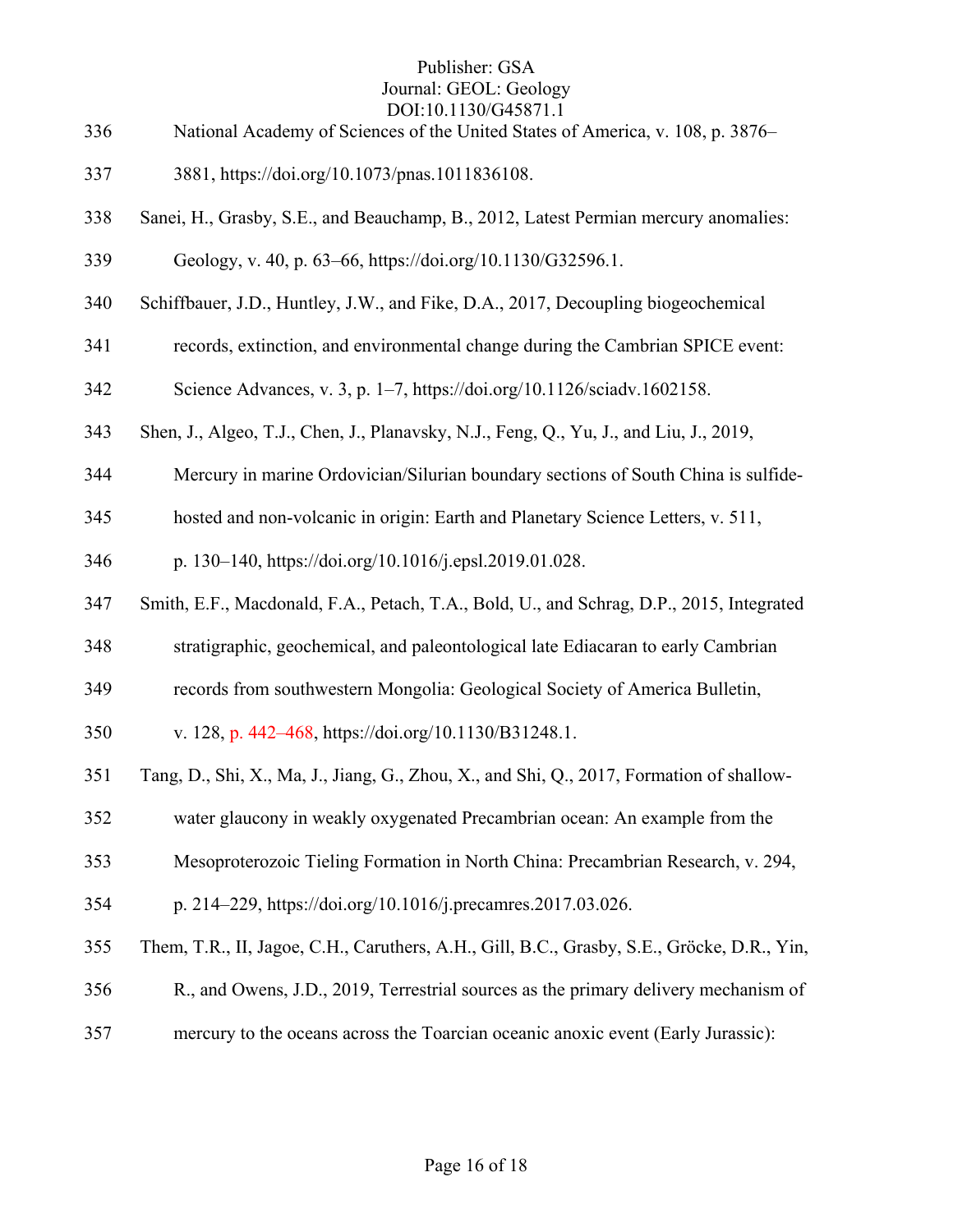- 358 Earth and Planetary Science Letters, v. 507, p. 62–72,
- 359 https://doi.org/10.1016/j.epsl.2018.11.029.
- 360 Thibodeau, A.M., Ritterbush, K., Yager, J.A., West, A.J., Ibarra, Y., Bottjer, D.J.,
- 361 Berelson, W.M., Bergquist, B.A., and Corsetti, F.A., 2016, Mercury anomalies and
- 362 the timing of biotic recovery following the end-Triassic mass extinction: Nature
- 363 Communications, v. 7, p. 11147, https://doi.org/10.1038/ncomms11147.
- 364 Tosca, N.J., Guggenheim, S., and Pufahl, P.K., 2016, An authigenic origin for
- 365 Precambrian greenalite: Implications for iron formation and the chemistry of ancient
- 366 seawater: Geological Society of America Bulletin, v. 128, p. 511–530,
- 367 https://doi.org/10.1130/B31339.1.

### 368 **FIGURE CAPTIONS**

- 369 Figure 1. Map showing measured section near Durness, Scotland (modified from Raine,
- 370 2009). Base of section is 58°37'35.33"N, 4°47'50.90"W. All data are presented in Table
- 371 DR1 (see footnote 1).
- 372
- 373 Figure 2. Stratigraphic column of Upper Cambrian upper Eilean Dubh Formation
- 374 measured at Balnakeil Bay in northern Scotland, with accompanying geochemical data:
- 375 carbon isotopes (VPDB [Vienna Peedee belemnite]), Hg abundance (ppb), Hg/TOC
- 376 (TOC—total organic carbon; ppb/wt%), Hg/clay (ppb/wt%), and glauconite abundance
- 377 (wt% relative to whole rock [WR]) are shown.
- 378
- 1 379 GSA Data Repository item 2019xxx, **[[Please provide DR title(s) and brief**
- 380 **descriptions here.]]**, is available online at